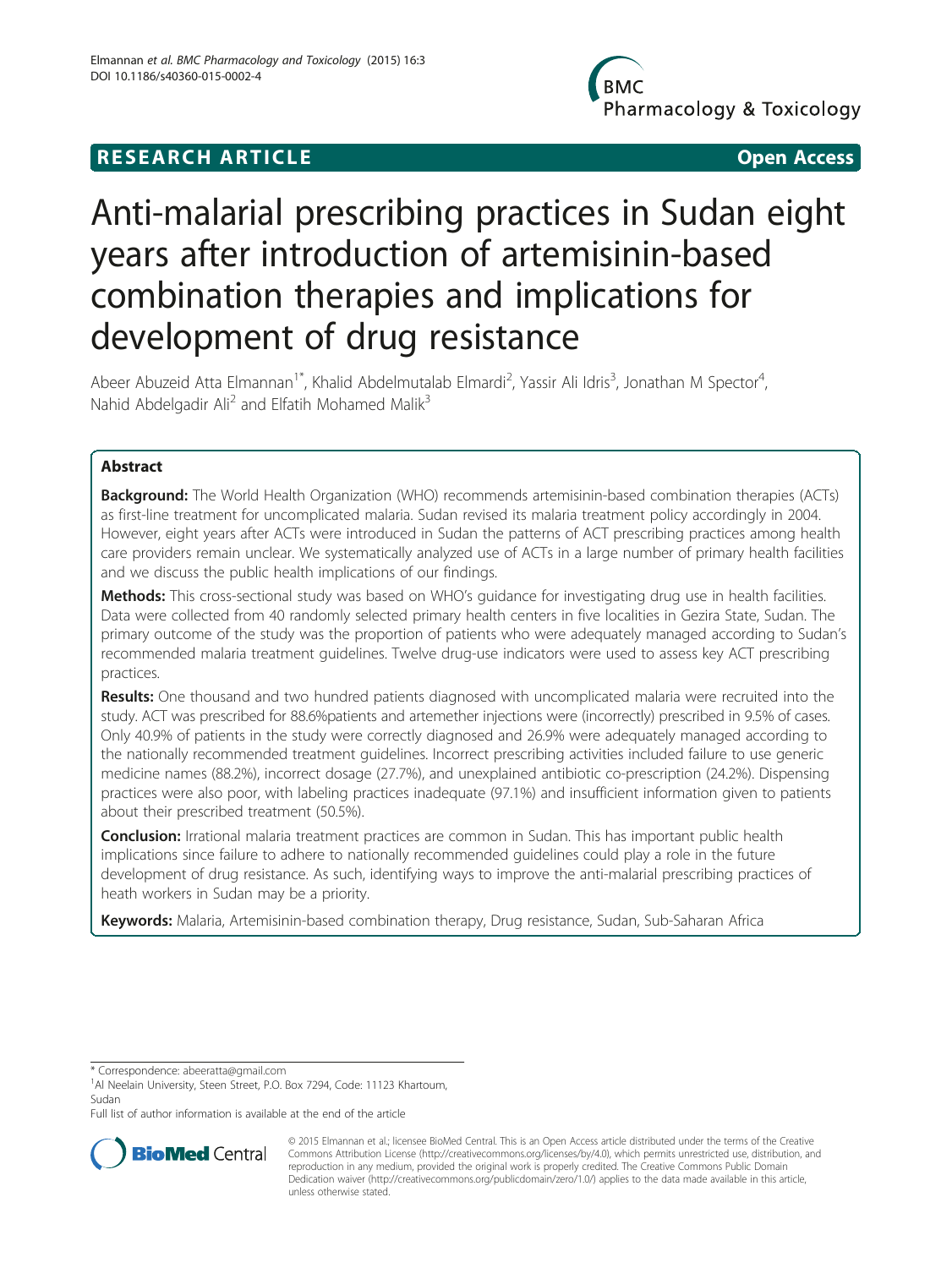#### Background

The World Health Organization (WHO) recommends artemisinin-based combination therapies (ACTs) as firstline treatment for uncomplicated malaria [[1](#page-5-0),[2](#page-5-0)]. ACTs consist of two anti-malarial compounds: an artemisinin derivative, which induces rapid reduction of parasite load in blood over a period of days, and a partner drug, which eradicates remaining parasites [\[3](#page-5-0)].

Recently, artemisinin resistance has been observed in four Southeast Asian countries (Cambodia, Myanmar, Thailand, and Viet Nam) [\[4-6](#page-5-0)]. This has been attributed to factors including irrational prescribing practices, poor patient compliance with prescribed regimens, improper use of artemisinin monotherapies, and inadequate access to quality assured forms of the drug [[7-9](#page-5-0)]. Fortunately, ACTs remain effective as long as resistance to the partner drug has not developed [[10](#page-5-0)]. But while resistance to ACTs has not yet been observed, concern exists that poor treatment practices may promote ACT resistance in the future, a situation similar to the global spread of chloroquine resistance that has occured [[11\]](#page-5-0).

In 2011, WHO encouraged the scale-up of interventions to protect the efficacy of ACTs, which was supported by the release of the Global Plan for Artemisinin Resistance Containment [[8\]](#page-5-0). Currently, WHO recommends five forms of ACTs: artemether-lumefantrine (AL), artesunate-sulfadoxine/pyrimethamine (ASP), artesunateamodiaquine (ASAQ), artesunate-mefloquine (ASMQ), and dihydroartemisinin-piperaquine (DHAPQ) [\[12\]](#page-5-0). Malariaendemic countries in Sub-Saharan Africa have adopted several of these different formulations of ACTs in their national strategies for malaria control and elimination [[13\]](#page-5-0).

In 2004 Sudan revised its Malaria treatment policy in favor of use of ACTs. The nationally recommended first- and second-line treatments are ASP and AL, respectively [[14,15](#page-5-0)], both of which are provided free of charge at primary health care facilities in Sudan. According to national treatment guidelines in Sudan, peripheral blood smears should be obtained on febrile patients that are suspected of having malaria in order to confirm the diagnosis before treatment (presumptive diagnosis of malaria is no longer accepted for prescribing treatment, except in the increasingly rare event that no laboratory facility or rapid diagnostic testing capability are available). However, some data suggest that the malaria guidelines in Sudan are far from universally adhered to. A cluster-sample survey conducted in 15 states in Sudan five years following ACT introduction found that only 35% of febrile patients were treated according to test results [[16](#page-5-0)]. Another survey revealed that the nationally recommended first-line treatment (ASP) was prescribed in only 44% of prescriptions [[17](#page-5-0)]. Eight years after introduction of public policy aimed at harmonizing effective and appropriate anti-malarial

treatment across the country, the patterns of ACT use in Sudan remain largely unclear.

In this study we aimed to systematically explore patterns of ACT use among health care providers in primary health care units in Sudan, and to assess the significance of the findings in the context of risks for drug resistance. We suspected that the results of this investigation could provide a useful quantitative analysis of specific ACT prescribing problems that are common in Sudan, and could potentially help to inform strategies for promoting rational use of ACT nationally.

#### Methods

# Study setting

This was a cross-sectional study conducted in Gezira State, which is located in the east-central region of the Sudan. Gezira is a large state with a total area of 27,549 km [[18](#page-5-0)]. Administratively, it is divided into eight localities, containing 65 hospitals and greater than 800 primary health care facilities.

#### Study population

The study population consisted of patients that sought medical care at primary health care facilities throughout Gezira State and who were diagnosed with uncomplicated malaria. Uncomplicated malaria was confirmed by the demonstration of asexual forms of the parasite in the thick or thin peripheral blood smear or by rapid diagnostic test in the presence of fever. We based our sampling method and sample size calculation on guidelines published by WHO ("How to Investigate Drug Use in Health Facilities") [[19](#page-5-0)]. Patients were recruited through a three-step sampling methodology in which we took advantage of existing administrative divisions of the state and clustering at the level of primary health centers. Firstly, five of Gezira State's 8 localities were randomly selected for participation in the study. Second, 40 "clusters" (i.e., primary health centers) within those five states were randomly selected. Finally, 30 patients were recruited from each primary health center included in the study in order to arrive at the sample size of 1,200 patients. The study took place over a 5 month period (July-November 2011). During the study period, study teams visited each primary health center and recruited the first 30 consecutive patients who were diagnosed with uncomplicated malaria and who verbally consented to be in the study. In health facilities with high patient volume, only 2–3 days were required to recruit the necessary number of patients. In other health facilities with lower patient volumes, up to 12 days were needed to recruit 30 patients diagnosed with uncomplicated malaria.

#### Data collection and analyses

Data were collected prospectively. The primary outcome of this study was the proportion of patients who were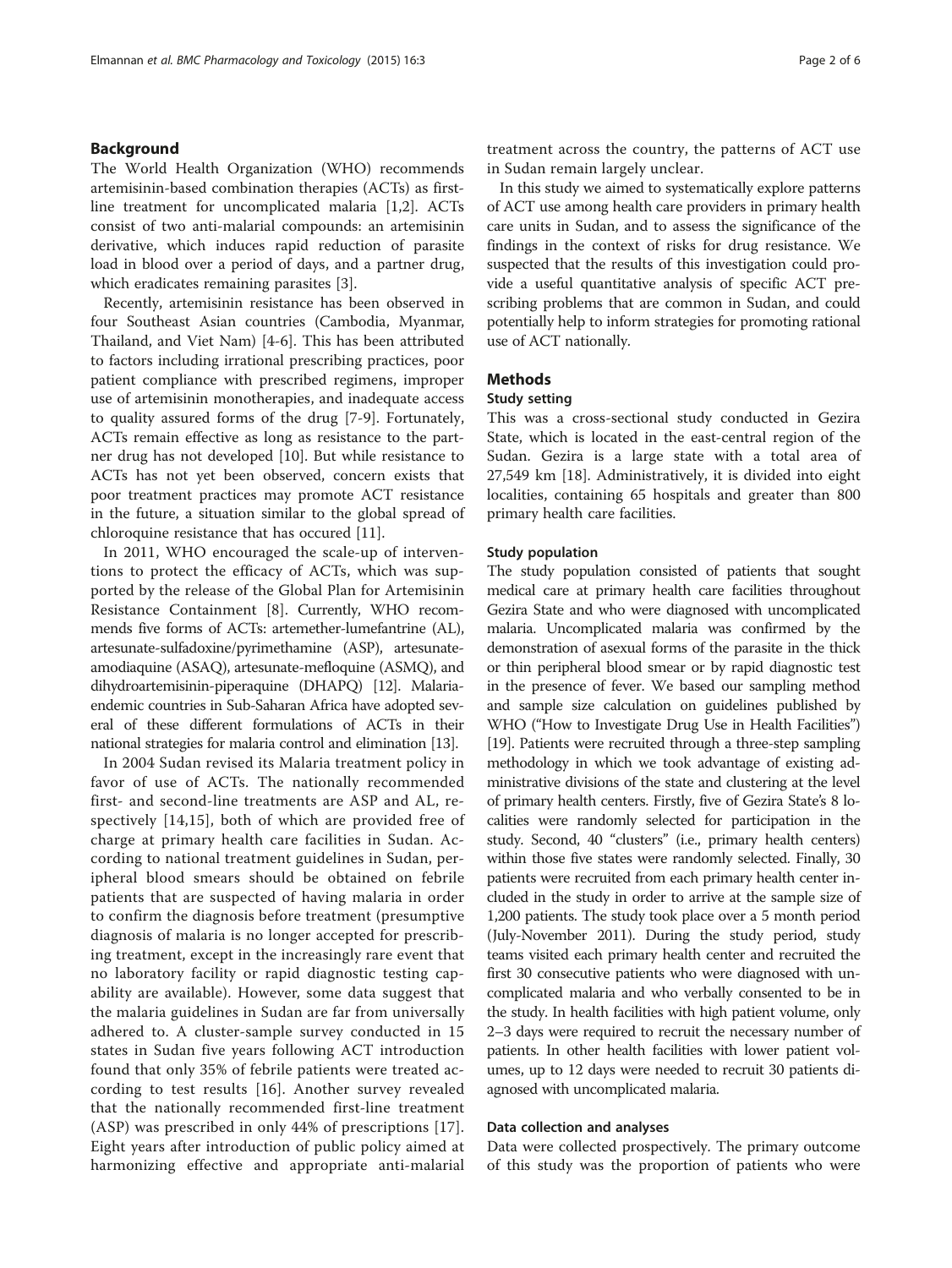adequately managed according to the nationally recommended treatment guidelines. Adequate management was defined by patient history of fever, positive blood smear for malaria, and first-line anti-malarial treatment prescribed in the correct dose.

Seven core drug use indicators drawn from WHO's prescribing and patient-care indicators [[19](#page-5-0)] were used to assess key practices of health care providers. The prescribing indicators were: anti-malarial prescribed in generic name, antibiotic co-prescribed, analgesic co-prescribed, and antimalarial dosage form correctly written. The patient-care indicators were: anti-malarial prescribed was fully dispensed, anti-malarial adequately labeled, and patient adequately informed about the prescribed anti-malarial. We also measured an additional 5 indicators that were developed for the purpose of this study in order to evaluate essential components of the nationally recommended protocol for diagnosing and treating malaria correctly in Sudan. These supplementary indicators were: patient history of fever, whether or not a clinical examination was performed, blood smear evaluation, positive blood smear, and correct diagnosis (as defined by patient history of fever and positive blood smear).

Study staff reviewed patients' prescriptions to collect data relating to prescribing indicators. Exit interviews with patients were conducted to explore patient-care practices. Data collectors attended an intensive training workshop prior to the start of the study to help ensure standardized data collection. Training components included familiarization with drug use indicators, how to properly extract information from anti-malarial drugcontaining prescriptions, how to interview patients, and how to record and code indicators. At study sites, data collectors recruited patients at the pharmacy when patients came to collect their medicines following clinical encounters. Through a verbal consent process, data collectors explained the purpose and risks of the study to patients. Those who consented to participate were interviewed and their prescriptions were reviewed. Data were recorded on standardized forms and coded.

### **Statistics**

Chi-squared test was utilized to compare frequencies of prescription, patient-care, and supplementary indicators between types of anti-malarial medications prescribed. Data were analyzed using SPSS 22.0 (IMB SPSS Inc., Chicago, IL, USA).

## Ethical considerations

Ethical approvals for this study were obtained from Al Neelain University Institutional Review Board, the Sudan National Fund for Promoting Medical Services, and Gezira State Ministry of Health. Verbal-only consent was approved

by the three boards, as it was not practical to obtain written informed consent from all patients.

# Results

The five localities within Gezira State that were randomly selected for this study were Greater Medani, Gezira South, Gezira East, Hasahisa, and Kamleen. The names of the 40 primary health centers within these five localities that were randomly selected for participation are being kept anonymous to maintain confidentiality of patients and health providers.

Of the 1,200 prescriptions reviewed, 88.6% included ACT (Table 1). Of these, virtually all were ASP; only two ACT prescriptions contained AL. One hundred and fourteen (114) patients were prescribed artemether injections, comprising 9.5% of the prescriptions. As the main focus of this was ACT prescribing practices, we restricted subsequent data analysis to the 1,175 patients (98%) who were prescribed either ASP or artemether injections.

Just fewer than 41% percent of the 1,200 patients in the study were correctly diagnosed with uncomplicated malaria, and 26.9% of patients were adequately managed for uncomplicated malaria according to the nationally recommended treatment guidelines.

The frequencies of prescribing, patient-care, and supplementary indicators stratified by anti-malarial medicine prescribed are presented in Tables [2, 3](#page-3-0) and [4.](#page-4-0) Only 11.8% of prescriptions contained the generic name, and strong evidence of association existed between prescribing in generic name and the type of anti-malarial prescribed (p <0.000). Although ASP was prescribed in greater than 90% of prescriptions, it was written generically in only 6.7% of prescriptions. It was observed that many prescribers tended to write the informal name for ASP ("Rajimat" which translates to "missiles" in English). Conversely, artemether, while incorrectly prescribed, was written generically in 58.5% of prescriptions. Nearly 25% of prescriptions contained an antibiotic without a clear indication for its use.

Regarding dispensing practices, the prescribed antimalarial was fully dispensed in the vast majority of cases,

| Table 1 Anti-malarial treatment formulations prescribed |  |  |
|---------------------------------------------------------|--|--|
| in 40 primary health centers in Gezira State, Sudan     |  |  |

|                                             | n             | %      |
|---------------------------------------------|---------------|--------|
| Artesunate-sulfadoxine/pyrimethaminetablets | 1,061         | 88.4   |
| Artemether injection                        | 114           | 9.5%   |
| Quinine injection                           | 14            | 1.2%   |
| Quinine tablets                             | 5             | 0.4%   |
| Sulfadoxine/pyrimethamine tablets           | 4             | 0.3%   |
| Artemether-lumefantrine tablets             | $\mathcal{L}$ | 0.2%   |
| <b>Total</b>                                | 1,200         | 100.0% |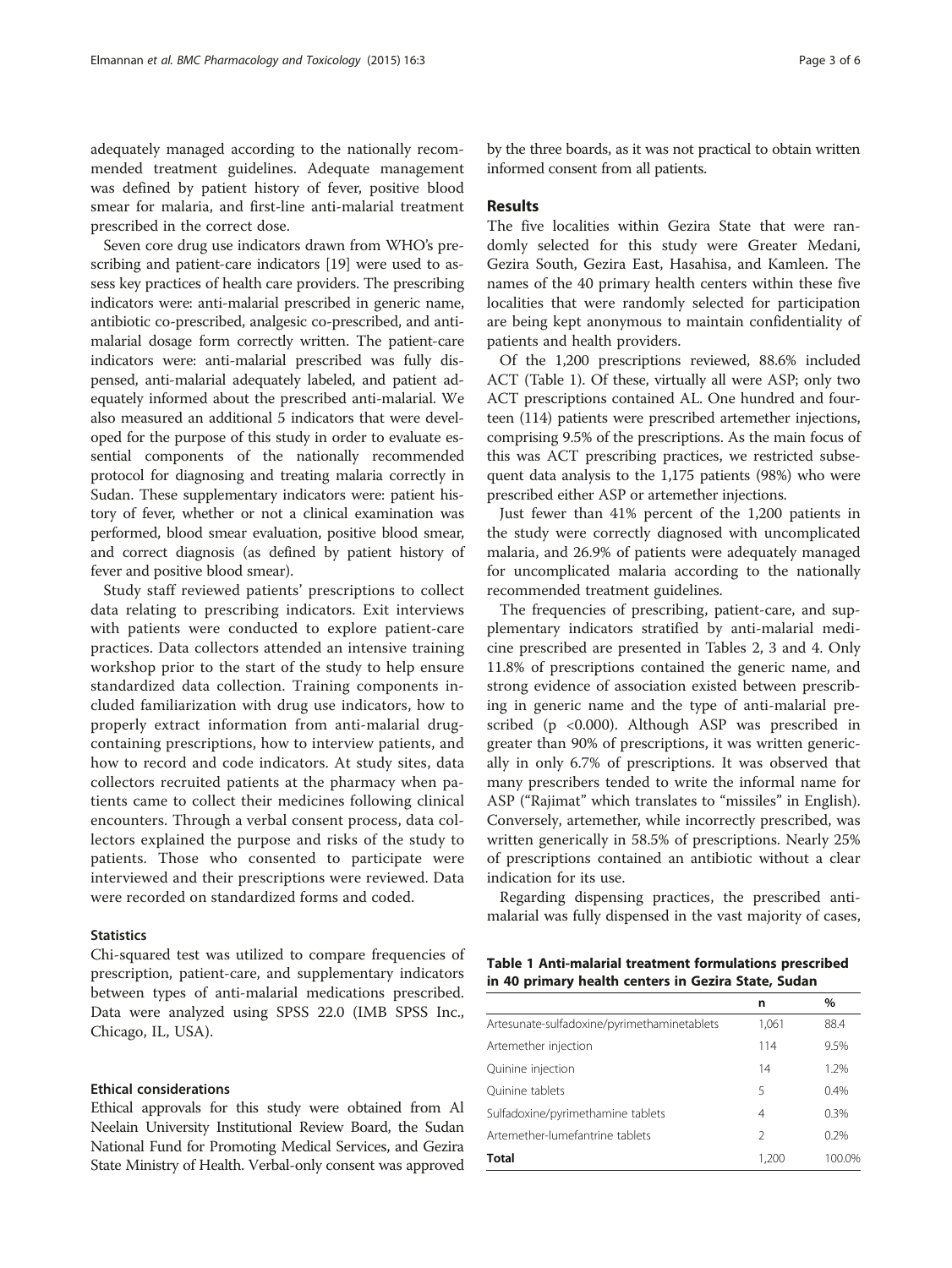|                                             | ASP $n$ $\left(\frac{9}{6}\right)$ | All prescriptions n (%)<br>$ART^* n$ (%) |             | 95% CI      | Chi-squared |
|---------------------------------------------|------------------------------------|------------------------------------------|-------------|-------------|-------------|
|                                             | $N = 1.061$                        | $N = 114$                                | $N = 1.175$ |             | p value     |
| Anti-malarial prescribed in generic name    | 71 (6.7%)                          | 67 (58.8%)                               | 138 (11.8%) | $10 - 13.6$ | 0.000       |
| Antibiotic co-prescribed                    | 248 (23.4%)                        | 36 (31.6%)                               | 284 (24.2%) | 21.8-26.7   | 0.000       |
| Analgesic co-prescribed                     | 342 (32.2%)                        | 84 (73.7%)                               | 426 (36.3%) | 33.6-39.1   | 0.065       |
| Anti-malarial dosage form correctly written | 769 (72.5%)                        | 80 (70.2%)                               | 849 (72.3%) | 69.7-74.9   | 0.584       |

<span id="page-3-0"></span>Table 2 Prescribing indicators stratified by anti-malarial medication prescribed

\*Artemether injection.

signifying a high availability of anti-malarial medications at the study sites. However, labeling practices were adequate in only 2.9% of dispensed treatment packages. More than half of patients were inadequately informed about their anti-malarial treatment.

# **Discussion**

More than eight years have elapsed since the introduction of ACT for malaria in Sudan. However, proper case management for patients with malaria remains a challenge. In this large study of prescribing practices among healthcare workers in Gezira State, the recommended first-line drug was prescribed in most patients, which would seem to indicate confidence among heath care providers in this approach to treatment. Nevertheless, misuse of ACTs was widespread. Artemether injections were prescribed inappropriately, patients were not diagnosed according to standard guidelines, patients received inadequate education regarding their therapy, and treatment packages were poorly labeled. Overall, a minority of patients were diagnosed and treated according to the nationally recommended guidelines. A previous study in Ghana showed similar results [[20](#page-5-0)].

A variety of factors may explain the findings in this study. For instance, poor supervision of health care providers, coupled with inadequate training and few opportunities for continuing education, could be a contributing cause of irrational ACT prescribing. Patient-related factors may also play a large role. Self-treatment of malaria is a common practice in Sudan [\[21\]](#page-5-0), as well as in other countries [[22](#page-5-0)]. Patient demand for treatment may influence the prescribing behaviors of health care providers. This may be especially true at the primary health care level whereworking conditions are sometimes unfavorable due to

heavy workloads and low salaries. Additionally, it is not infrequent that such facilities encounter medication stock outs, which can lead by necessity to haphazard prescribing of other anti-malarial drugs (e.g., prescribing artemether injections for uncomplicated malaria despite the fact that this is not recommended therapy).

The majority of health care providers in this study requested a laboratory confirmation for malaria before prescribing treatment. However, among those who were prescribed ASP, only half were smear positive. Higher rates were reported in a Kenyan study where nearly 80% of patients with negative blood smears were prescribed malaria treatment [\[23\]](#page-5-0). This may raise concerns about Sudanese healthcare worker's acceptance of laboratory results. Lack of trust of health care providers in laboratory diagnosis could be a factor in overreliance on clinical diagnosis of malaria. In the past, when laboratory facilities were largely unavailable in rural and remote areas, presumptive treatment of malaria was widely accepted. In recent years, however, with the expansion of health services across the country including the introduction of rapid diagnostic tests, presumptive treatment is no longer recommended as long as laboratory facilities are available. Moreover, requesting a laboratory investigation without utilizing its result is a waste of resources and poses unnecessary cost for patients. Most importantly, prescribing ACT for malaria negative patients increases the risk of developing drug resistance in the future, and should therefore be restricted. Unless all efforts come together to ensure accurate and safe diagnosis of malaria patients, barriers to effective clinical practices are likely to remain.

According to the national malaria treatment policy, the first-line treatment is made available free of charge

| Table 3 Patient-care indicators stratified by anti-malarial medication prescribed |  |  |  |  |  |
|-----------------------------------------------------------------------------------|--|--|--|--|--|
|-----------------------------------------------------------------------------------|--|--|--|--|--|

|                                                                | ASP n (%)     | ART* n (%)  | All prescriptions n (%) | 95% CI    | Chi-squared<br>p value |  |
|----------------------------------------------------------------|---------------|-------------|-------------------------|-----------|------------------------|--|
|                                                                | $N = 1061$    | $N = 114$   | $N = 1175$              |           |                        |  |
| Anti-malarial prescribed was fully dispensed                   | 1.028 (96.9%) | 104 (91.2%) | 1.132 (96.3%)           | 95.1-97.3 | 0.006                  |  |
| Anti-malarial adequately labeled                               | 34 (3.2%)     | $0(0.0\%)$  | 34 (2.9%)               | $2 - 3.9$ | 0.069                  |  |
| Patient adequately informed about the prescribed anti-malarial | 510 (48.1%)   | 64 (56.1%)  | 574 (48.9%)             | 46-51.8   | 0.115                  |  |
| <b>MA</b> decisional control of the continue                   |               |             |                         |           |                        |  |

\*Artemether injection.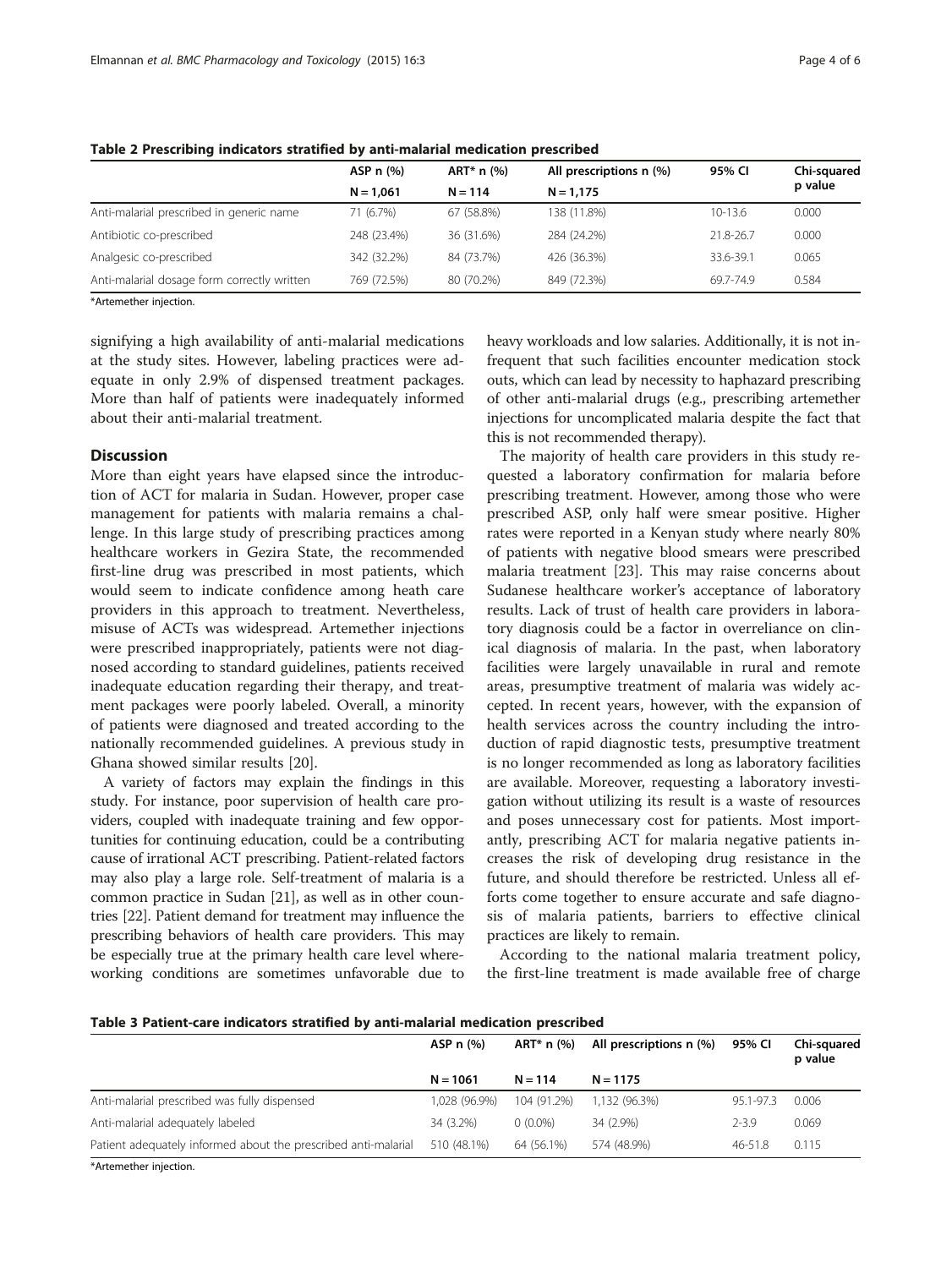|                                                        | ASP n (%)     | ART* $n$ (%) | All prescriptions n (%) | 95% CI    | Chi-squared p value |
|--------------------------------------------------------|---------------|--------------|-------------------------|-----------|---------------------|
|                                                        | $N = 1.061$   | $N = 114$    | $N = 1.175$             |           |                     |
| Patient presented with history of fever                | 891 (84.0%)   | 90 (78.9%)   | 981 (83.5%)             | 81.4-85.6 | 0.184               |
| Patient clinically examined                            | 221 (20.8%)   | 28 (24.6%)   | 249 (21.2%)             | 18.9-23.5 | 0.338               |
| Peripheral blood smear for malarial obtained           | 1.029 (97.0%) | 105 (92.1%)  | 1.134 (96.5%)           | 95.5-97.6 | 0.013               |
| Peripheral blood smear positive for malaria            | 516 (50.1%)   | 73 (69.5%)   | 589 (51.9%)             | 49-54.8   | 0.000               |
| Patient correctly diagnosed with uncomplicated malaria | 425 (40.1%)   | 56 (49.1%)   | 481 (40.9%)             | 38.1-43.7 | 0.071               |
| *Artemether injection.                                 |               |              |                         |           |                     |

<span id="page-4-0"></span>Table 4 Supplementary indicators stratified by anti-malarial medication prescribed

\*Artemether injection.

in primary health care facilities. Overall, prescribing ACT using the generic name was widely neglected. Prescribers tend to use the term "Rajimat" to refer to the first–line therapy instead of prescribing it generically. It appears that the system for reviewing written prescriptions is either lacking or ineffective. Furthermore, the rate of antibiotic co-prescribing is evidently high. In some cases the healthcare provider may be uncertain about the diagnosis and therefore prescribe an antibiotic along with the anti-malarial. Haphazard antibiotic prescribing promotes the development of drug resistance and puts patients at risk of adverse drug effects. Our investigation also showed that the ACT dosage form was incorrectly written in the majority of prescriptions. For a prescription to be considered correctly written it should at minimum contain the medication's dose (written in milligrams), quantity, and schedule. That information was incorrect, incomplete, or not written in the vast majority of prescriptions reviewed in our study. This practice has serious implications related to patient safety, including increasing the potential for treatment failure, promoting drug resistance, and increasing the risk of complications either due to the disease itself or to the administering of an inappropriate dose.

Interestingly, the availability of ACT in the study sites was high during the study period. Most ACT prescriptions were fully dispensed. This is a positive finding, since reliable availability of first-line therapies at primary health facilities would be expected to promote their rational use. However, labeling of dispensed drug packages was grossly inadequate. Moreover, information given to patients about their prescribed treatment was insufficient in most cases. Patient education and information enhance their adherence to prescribed therapies, leading to better treatment outcomes [\[24-26\]](#page-5-0). Heavy patient load in primary health facilities could be a main contributory factor.

Given that a multifactorial etiology is likely the cause for poor ACT prescribing patterns among health workers in Sudan, it would seem difficult to significantly improve the situation unless collaborative efforts take place by many different stakeholders. Examples of potentially important interventions include targeted training programmes for health workers, strategies for providing

clear ACT information to patients and to the general public, strict policies focused on ACT deployment, and continuous monitoring of existing practices. Clear regulations relating to ACT use should be institutionalized, and more support is needed to encourage health care providers to adhere to the recommended guidelines. Evidence-based interventions such as implementing a self-administered checklist have proven to be effective for improving the performance of health care providers in disciplines such as surgery and childbirth [\[27,28](#page-5-0)]. Perhaps similar checklistbased interventions could promote the rational use of ACTs in Sudan.

This study has a several limitations. Prescribing data in this study were collected prospectively over a limited period of time and the fact that healthcare providers were aware that their practices were being observed could be a source of bias via the Hawthorne effect. However, retrospective collection of information was not feasible in this setting since records in most health facilities are severely incomplete. Interruptions in the antimalarial drug supply chain or seasonality were also possible sources of bias. Another limitation of this study is the cluster sampling method used. While it is a wellaccepted statistical method for increasing efficiency of data capture, similarities between individuals within clusters could result in the study sample being less representative of the study population. Nevertheless, Gezira state covers a huge geographical area and random sampling was impractical.

### Conclusion

The results of this study suggest that poor anti-malarial prescribing practices are prevalent in Sudan. This has important public health implications since failure to adhere to nationally recommended guidelines could play a role in the development of drug resistance. As such, there may be urgent need for identifying ways to improve the antimalarial prescribing practices of heath workers in Sudan. Understanding the specific behaviors of health workers, such as those highlighted in this investigation, may help to provide a blueprint for how to tailor quality improvement interventions that will be successful.